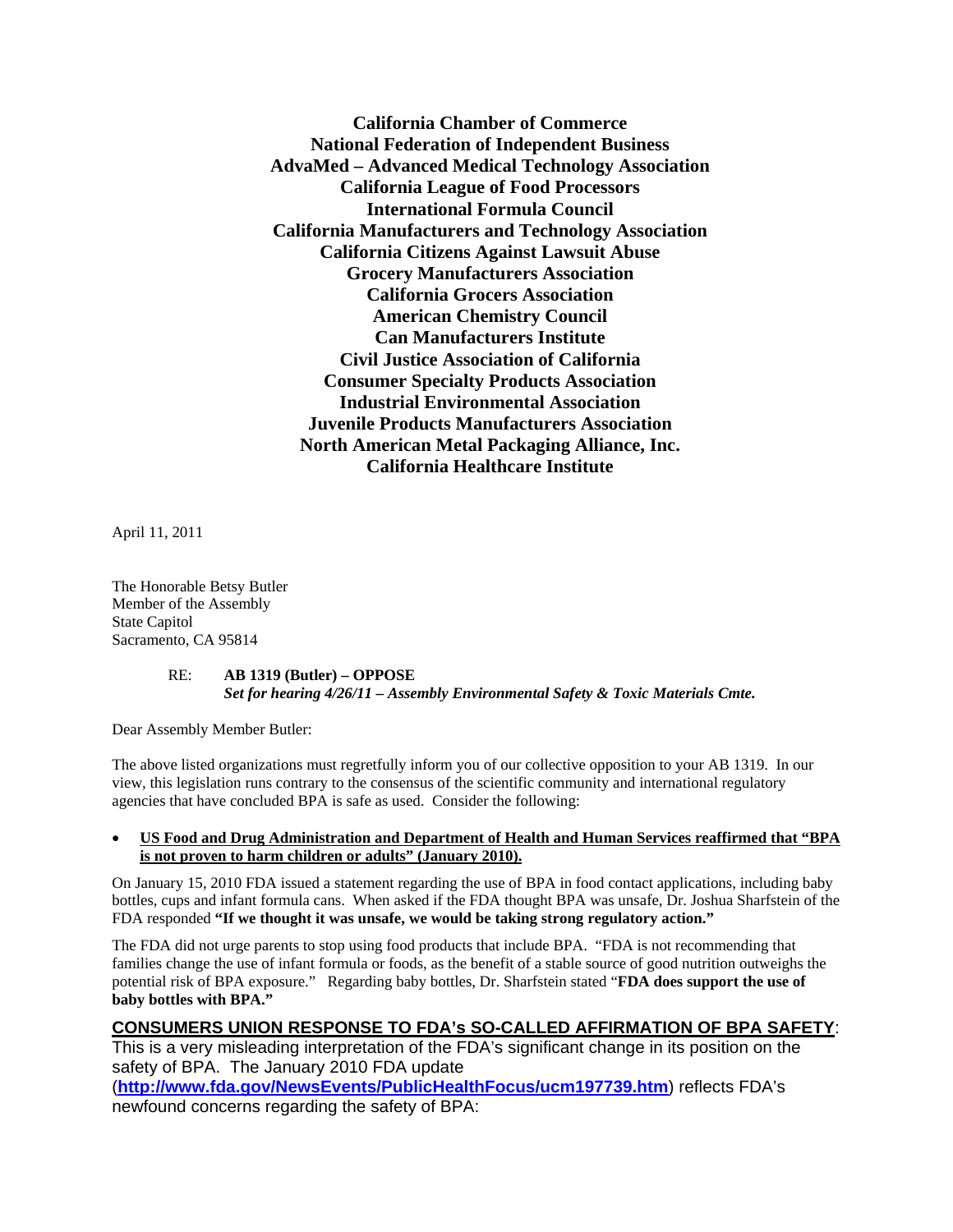"Studies employing standardized toxicity tests have thus far supported the safety of current low levels of human exposure to BPA. **However, on the basis of results from recent studies using novel approaches to test for subtle effects, both the National Toxicology Program at the National Institutes of Health and FDA have some concern about the potential effects of BPA on the brain, behavior, and prostate gland in fetuses, infants, and young children [bolded for emphasis].** In cooperation with the National Toxicology Program, FDA's National Center for Toxicological Research is carrying out in-depth studies to answer key questions and clarify uncertainties about the risks of BPA. In the interim:

- FDA is taking reasonable steps to reduce human exposure to BPA in the food supply. These steps include:
	- o **supporting the industry's actions to stop producing BPA-containing baby bottles and infant feeding cups for the U.S. market;**
	- o facilitating the development of alternatives to BPA for the linings of infant formula cans; and
	- o supporting efforts to replace BPA or minimize BPA levels in other food can linings.
- FDA is supporting a shift to a more robust regulatory framework for oversight of BPA.
- FDA is seeking further public comment and external input on the science surrounding BPA.

FDA is also supporting recommendations from the Department of Health and Human Services for infant feeding and food preparation to reduce exposure to BPA."

## **CONSUMERS UNION RESPONSE TO SHARFSTEIN'S 1/10/2010 STATEMENT,** "**FDA does support the use of baby bottles with BPA":** This statement was in fact **retracted by Dr. Sharfstein** in a follow-up interview with the Milwaukee Journal Sentinel posted January 15, 2010 [\(http://www.jsonline.com/watchdog/watchdogreports/81724607.html](http://www.jsonline.com/watchdog/watchdogreports/81724607.html)):

"In a conference call with the media Friday, Joshua Sharfstein, the FDA's principal deputy commissioner, added confusion to the announcement by saying that the FDA supported the use of BPA in baby bottles. Industry executives were quick to quote him. But Sharfstein later called the newspaper to clarify. "We do not support BPA in baby bottles," he said. "We support companies that remove BPA from baby bottles. I apologize for the confusion."

• **Regulatory bodies around the world have assessed the science on BPA and have determined that BPA is safe for use in food contact products.**

**CONSUMERS UNION RESPONSE: This statement does not accurately reflect the extensive concern, dialogue, marketplace changes, and regulatory actions including bans, taken by a number of international countries, including their regulatory agencies, starting with the United States.** 

**The most recent, annual, US President's Cancer Report (2008) states, "**: "because of the long latency period of many cancers, the available evidence argues for a precautionary approach to these diverse chemicals, which include (...) bisphenol A." In recommendations for "What individuals can do," the Panel recommends that children avoid endocrine disrupting compounds and that all people use BPA-free containers and phthalate free containers to carry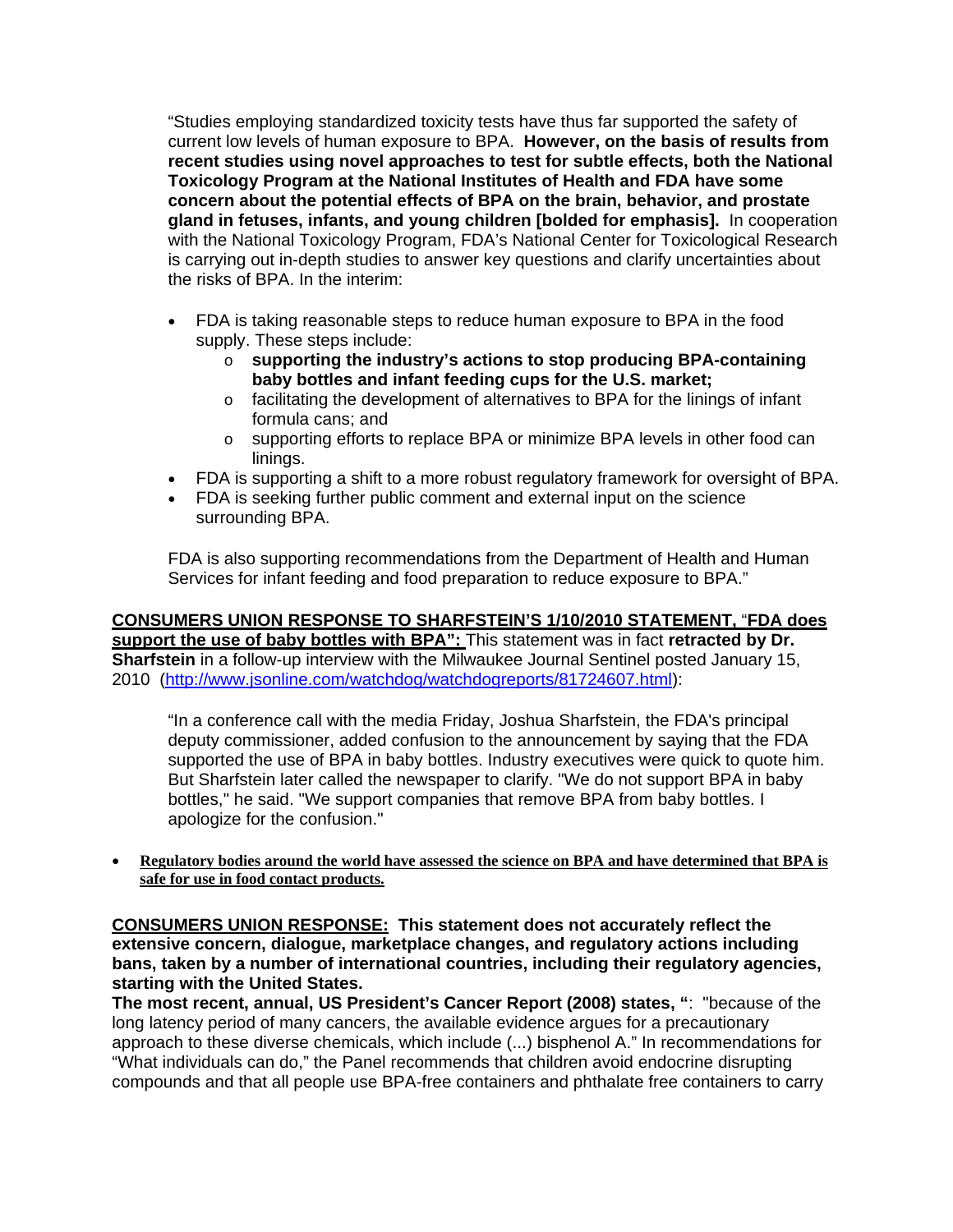water. [http://deainfo.nci.nih.gov/advisory/pcp/annualReports/pcp08-09rpt/PCP\\_Report\\_08-](http://deainfo.nci.nih.gov/advisory/pcp/annualReports/pcp08-09rpt/PCP_Report_08-09_508.pdf) [09\\_508.pdf](http://deainfo.nci.nih.gov/advisory/pcp/annualReports/pcp08-09rpt/PCP_Report_08-09_508.pdf)

## **Please see CU response for each country specifically outlined by the industry.**

- ¾ European Food Safety Authority (September 2010)
- ¾ European Commission Risk Assessment (June 2008)

**CONSUMERS UNION REPONSE: European Commission** has decided to temporarily ban BPA use in baby bottles due to uncertainty over effects of BPA on brain, immune effects and enhanced susceptibility to breast tumors, taking into account the EFSA Sept. 2010 opinion that industry cites as saying BPA is safe.

January 28, 2011. European Commission Directive 2011/8/EU bans BPA in baby bottles: "Until further scientific data are available to clarify the toxicological relevance of some observed effects of BPA, in particular as regards biochemical changes in brain, immune-modulatory effects and enhanced susceptibility to breast tumours, the use of BPA in the manufacture and placing on the market of polycarbonate infant feeding bottles should be temporarily banned." See: [http://eur-](http://eur-lex.europa.eu/LexUriServ/LexUriServ.do?uri=OJ:L:2011:026:0011:0014:EN:PDF)

[lex.europa.eu/LexUriServ/LexUriServ.do?uri=OJ:L:2011:026:0011:0014:EN:PDF](http://eur-lex.europa.eu/LexUriServ/LexUriServ.do?uri=OJ:L:2011:026:0011:0014:EN:PDF)

The EU bans manufacture of BPA containing baby bottles as of March 1, 2011. On June 1, 2011, import and marketing of BPA-containing baby bottles will be banned. See: [http://europa.eu/rapid/pressReleasesAction.do?reference=IP/11/229&format=HTML&aged=0&la](http://europa.eu/rapid/pressReleasesAction.do?reference=IP/11/229&format=HTML&aged=0&language=EN&guiLanguage=en) [nguage=EN&guiLanguage=en](http://europa.eu/rapid/pressReleasesAction.do?reference=IP/11/229&format=HTML&aged=0&language=EN&guiLanguage=en)

Even the EFSA Sept. 2010 document, which industry cites as saying the BPA is safe and no need to change the TDI, does admit that there are open questions about "biochemical changes in brain, immune-modulatory effects and enhanced susceptibility to breast tumours."

- $\triangleright$  Swiss Federal Office of Public Health (February 2009)
- ¾ French Food Safety Authority (February 2010)

**CONSUMERS UNION RESPONSE: France** temporarily banned BPA in baby bottles (July 2010), based on two opinions of French Food Safety Authority (AFSSA), which raised concerns about behavioral effects of low doses on newborn rats exposed in utero and during first few months of life, and report of National Institute of Health and Medical Research (INSERM).

"On 6 July 2010 the French Government informed the Commission, and on 9 July 2010 the Member States, that it has decided to apply the safeguard measures . . . to temporarily ban the manufacture, import, export and placing on the market of feeding bottles containing BPA. The French Government substantiated its safeguard measure with two opinions issued by the French Food Safety Authority (AFSSA) on 29 January and 7 June 2010 and the report published on 3 June 2010 by the National Institute of Health and Medical Research (INSERM)." <http://eur-lex.europa.eu/LexUriServ/LexUriServ.do?uri=OJ:L:2011:026:0011:0014:EN:PDF>

- ¾ Dutch Food and Consumer Product Safety Authority (November 2008)
- ¾ Danish Environmental Protection Agency (October 2008)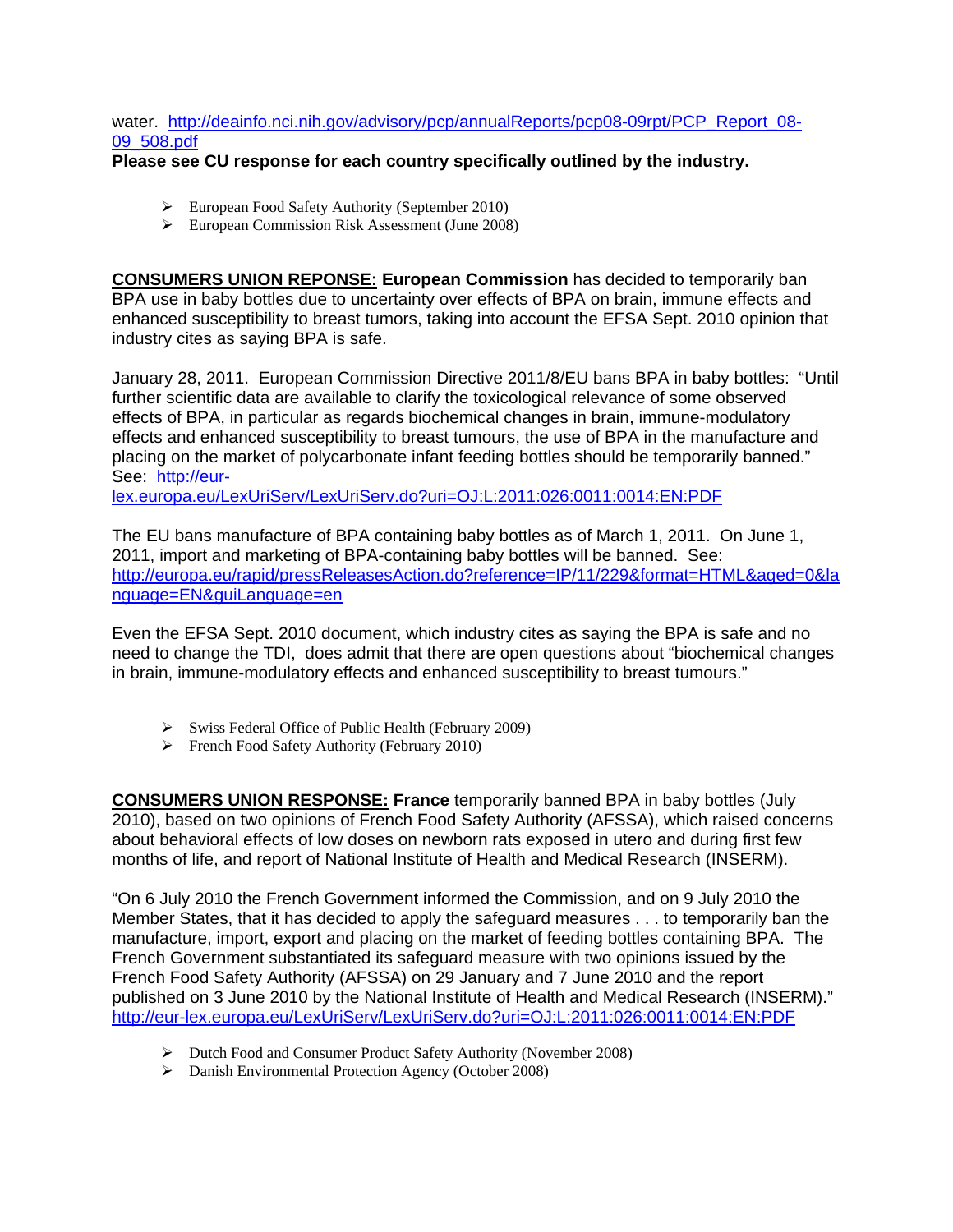**CONSUMERS UNION REPONSE: Denmark** has temporarily banned the use of BPA in any plastic materials in contact with food intended for children ages 0-3, based on risk assessment from National Food Institute at the Technical University of Denmark (March 2010).

 "On 29 March 2010 the Danish Government informed the Commission and the Member States that it has decided to apply the safeguard measures . . . to temporarily ban the use of BPA for the manufacture of plastic materials in contact with food intended for children aged 0-3. The Danish Government substantiated its safeguard measure with a risk assessment provided on 22 March 2010 by the National Food Institute at the Technical University of Denmark (hereinafter 'DTU Food'). The risk assessment covers the evaluation of a comprehensive study carried out on animals exposed to BPA in low doses monitoring the development of the nervous system and the behaviour in newborn rats. DTU Food has also evaluated whether the new data changes its previous evaluation of the toxic effects on the development of the nervous system and behaviour possibly caused by BPA."

<http://eur-lex.europa.eu/LexUriServ/LexUriServ.do?uri=OJ:L:2011:026:0011:0014:EN:PDF>

¾ German Federal Institute for Risk Assessment (January 2010)

**CONSUMERS UNION REPONSE: German** government agencies have voiced concern about BPA (June 2010). Umwelt Bundes Amt (Federal Environment Agency) says, in press release, "To protect human health and environment Jochen Flasbarth, president of UBA, recommends producers as well as users of this substance to use alternative substances already at this state of knowledge for reasons of precaution."

"The Agency [German Federal Environment Agency] advises manufacturers, importers and users of bisphenol A to use alternative substances that pose less risk to human health and the environment in all areas of use that significantly contribute to exposure. This way, an important contribution can be made to product responsibility in the case of a substance for which precautionary protection of humans and the environment is advisable."

[http://www.umweltbundesamt.de/uba-info-presse-e/2010/pe10-](http://www.umweltbundesamt.de/uba-info-presse-e/2010/pe10-033_bisphenol_a_a_chemical_with_adverse_effects_produced_in_large_quantities.htm) 033 bisphenol a a chemical with adverse effects produced in large quantities.htm

¾ Food Standards Australia and New Zealand (November 2010)

**CONSUMERS UNION RESPONSE: Australia** June 30, 2010 Australia announced a voluntary ban on BPA in baby bottles. "Australian Parliamentary Secretary for Health announced the phase out of chemical, bisphenol-A (BPA) in baby bottles by major retailers1.The voluntary phase out is the result of months of constructive discussions between the Australian Government and retailers" See: [http://www.hktdc.com/info/mi/a/pts/en/1X070M8Y/1/Product-](http://www.hktdc.com/info/mi/a/pts/en/1X070M8Y/1/Product-Testing-Standards-and-Corporate-Social-Responsibilities/Australia-Announces-Voluntary-Ban-on-BPA.htm)[Testing-Standards-and-Corporate-Social-Responsibilities/Australia-Announces-Voluntary-Ban](http://www.hktdc.com/info/mi/a/pts/en/1X070M8Y/1/Product-Testing-Standards-and-Corporate-Social-Responsibilities/Australia-Announces-Voluntary-Ban-on-BPA.htm)[on-BPA.htm](http://www.hktdc.com/info/mi/a/pts/en/1X070M8Y/1/Product-Testing-Standards-and-Corporate-Social-Responsibilities/Australia-Announces-Voluntary-Ban-on-BPA.htm) and

[http://www.foodstandards.gov.au/scienceandeducation/newsroom/mediareleases/mediarelease](http://www.foodstandards.gov.au/scienceandeducation/newsroom/mediareleases/mediareleases2010/governmentannouncesb4822.cfm) [s2010/governmentannouncesb4822.cfm](http://www.foodstandards.gov.au/scienceandeducation/newsroom/mediareleases/mediareleases2010/governmentannouncesb4822.cfm)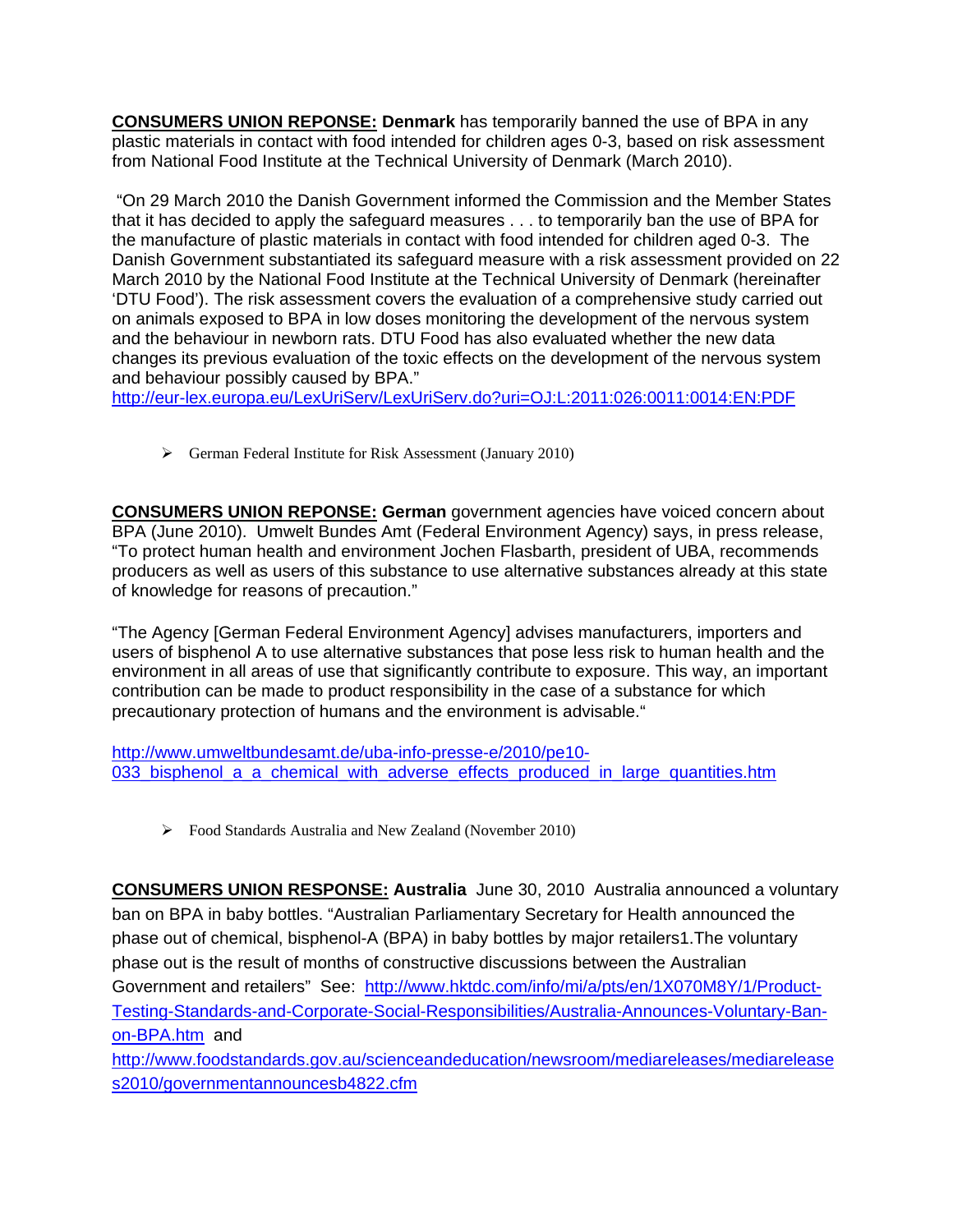**New Zealand** June-July 2010. "Baby bottle suppliers phase out BPA" "Suppliers of baby products are voluntarily phasing out the use of Bisphenol A (BPA) in baby bottles due to consumer concern over the safety of the compound. . . . Brands that have phased out BPA in their products include Avent, Mam, Nuby, Tommee Tippee, and Watties Baby Basics' range of feeding accessories."

[http://www.nzherald.co.nz/nz/news/article.cfm?c\\_id=1&objectid=10657424](http://www.nzherald.co.nz/nz/news/article.cfm?c_id=1&objectid=10657424) 

¾ Japanese National Institute of Advanced Industrial Science and Technology (November 2005)

**CONSUMERS UNION RESPONSE:** Japanese manufacturers began to take voluntary action to reduce BPA exposure in foods more than a decade ago, in light of growing public concerns. In fact, they have changed the resin formulations used in cans as well as many plastics. Studies have shown drops in the levels of urinary BPA in Japanese adults as a result of these voluntary initiatives.

¾ Health Canada (October 2008, July 2009, August 2010)

**CONSUMERS UNION RESPONSE: Canada** "The Government of Canada recently completed a risk assessment of BPA under the Chemicals Management Plan. . . . [and] wants to be prudent and further reduce exposures of newborns and infants under 18 months. Science tells us that exposure levels are below those that could cause health effects, however, due to the uncertainty raised in some studies relating to the potential effects of low levels of bisphenol A, the Government of Canada is taking action to enhance the protection of infants and young children. **The proposed ban applies only to baby bottles made of polycarbonate.**" See: <http://www.chemicalsubstanceschimiques.gc.ca/fact-fait/plastic-plastique-eng.php>

Indeed, a Canadian government fact sheet states that the Canadian government is "moving to ban the importation, sale and advertising of polycarbonate baby bottles." See: Question 14 at: [http://www.chemicalsubstanceschimiques.gc.ca/fact-fait/bisphenol-a\\_qa-qr-eng.php#n](http://www.chemicalsubstanceschimiques.gc.ca/fact-fait/bisphenol-a_qa-qr-eng.php#n) 

**October 13, 2010: Canada formally declares BPA a toxic substance**, placing it on Toxic Substance List Schedule 1 of the Canadian Environmental Protection Act. Canadian Minister of Health, Honourable Leona Aglukkaq, Minister of Health, declares "Our science indicated that **Bisphenol A may be harmful to both human health and the environment…** we were the first country to take bold action in the interest of Canadians." See: [http://www.ec.gc.ca/default.asp?lang=En&n=714D9AAE-1&news=74916A27-7F09-411E-B3AB-](http://www.ec.gc.ca/default.asp?lang=En&n=714D9AAE-1&news=74916A27-7F09-411E-B3AB-D1E8A596A2AC)[D1E8A596A2AC](http://www.ec.gc.ca/default.asp?lang=En&n=714D9AAE-1&news=74916A27-7F09-411E-B3AB-D1E8A596A2AC) 

**October 16, 2010:** Canada's Environment Minister, the Honourable Jim Prentice, announced that the Government of Canada is proposing a new regulatory instrument to address releases of Bisphenol A (BPA) through industrial effluent. . . . "The Government of Canada is taking a comprehensive approach to managing risks associated with Bisphenol A and this latest step addresses industrial use of the chemical in Canada," said Minister Prentice. "The proposed rules will require facilities to develop and implement plans to limit releases of BPA to the environment and to submit ongoing progress reports to the Government of Canada." See: [http://www.ec.gc.ca/default.asp?lang=En&n=714D9AAE-1&news=7800DBA8-475F-46D7-](http://www.ec.gc.ca/default.asp?lang=En&n=714D9AAE-1&news=7800DBA8-475F-46D7-8A0A-683A0143569B) [8A0A-683A0143569B](http://www.ec.gc.ca/default.asp?lang=En&n=714D9AAE-1&news=7800DBA8-475F-46D7-8A0A-683A0143569B)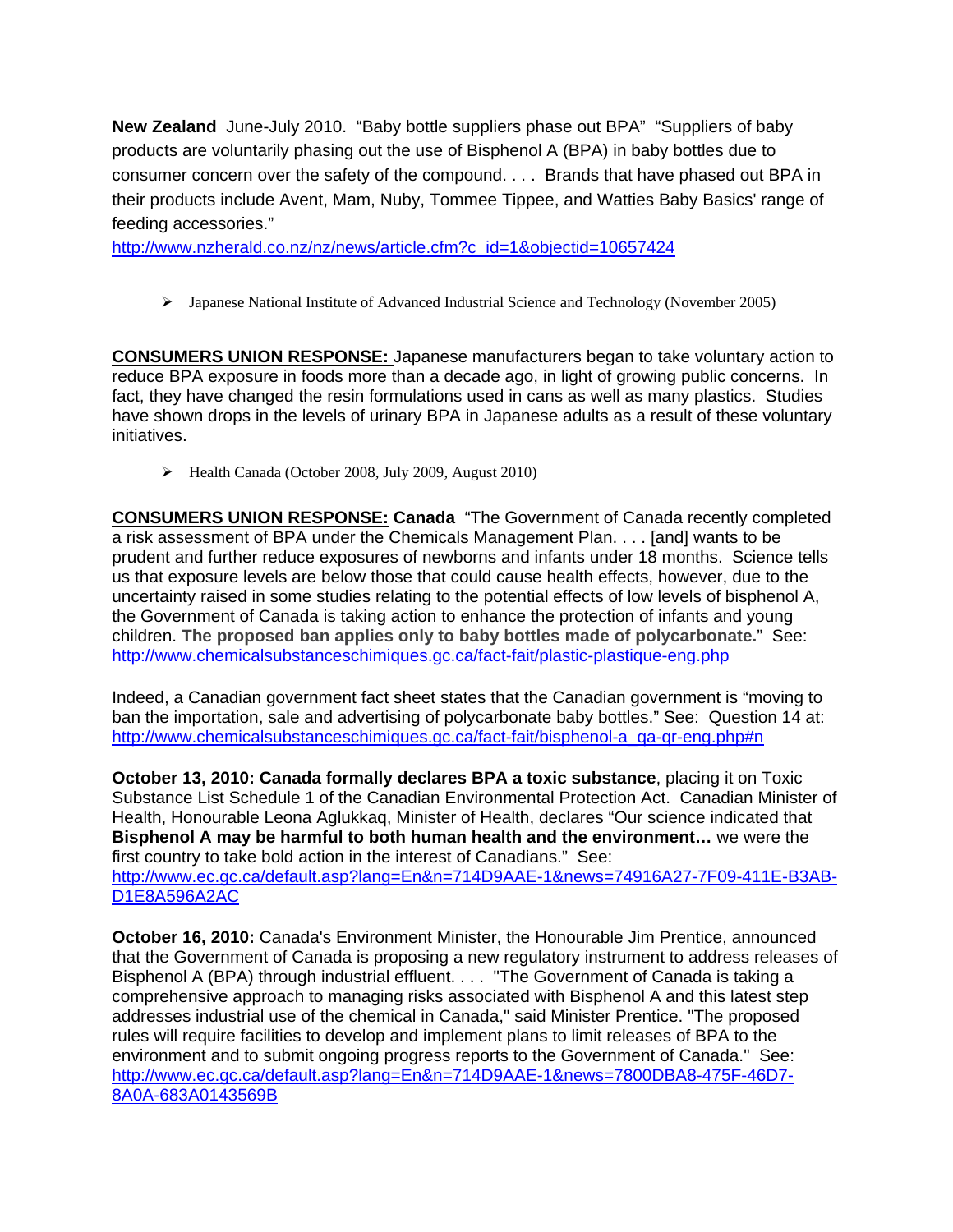• The World Health Organization (WHO) and the Food and Agriculture Organization of the United Nations (FAO) concluded that "initiation of public health measures would be premature." The panel also concluded that BPA does not accumulate in the body, is rapidly eliminated in urine, and that it is difficult to interpret the relevance of studies claiming adverse health effects from BPA.

**CONSUMERS UNION RESPONSE:** The 2010 WHO/FAO report does cite concerns regarding the safety of BPA across a variety of endpoints while noting that a "safe" exposure level cannot be calculated at this time. The report also cites the limitations in FDA's safety limit:

"There is an extensive literature on the evaluation of the health effects of BPA using animal models. At doses of 50 mg/kg bw per day and above, BPA has consistently been found to cause a number of adverse health effects in rodents, including fetal deaths, decreased litter size or decreased number of live pups per litter, and reduced fetal or postnatal growth in rats and mice. Typically, a dose of 5 mg/kg bw per day has been identified as a NOAEL in assessments conducted for regulatory or health-based guidance value setting purposes, based on consideration of two multigeneration studies in rats and mice conducted by Tyl et al. (2002, 2008). These studies are generally considered to be statistically and methodologically sound for the end-points investigated and have sufficient dose groups to support dose–response modelling. However, the changes in brain development, animal behaviour and prostate and mammary gland tissue, suggested in recent research reports as potential effects of exposures to BPA closer to ambient levels, were not investigated in these studies."

Finally, Rochelle Tyl, who published the studies largely used to calculate FDA's and WHO/FAO's NOAEL, has admitted that her studies have significant limitations. They did not look into all of the toxic endpoints identified in other studies. According to the Milwaukee Journal Sentinel, "According to scientists at the meeting, Tyl conceded that there were errors and inconsistencies in the 2008 report that the FDA used as the foundation for its findings.... Tyl told the Journal Sentinel in an e-mail that **her studies do not claim that BPA is safe. Her studies were not designed to cover all aspects of the chemical's effects. They simply show no effects to the reproductive system of rats and mice that were exposed to the chemical at low doses,** she said." From: Kissinger, M. and S. Rust. 2009. "Consortium rejects FDA claim of BPA's safety." Milwaukee Journal Sentinel, April 11, 2009. At: <http://www.jsonline.com/watchdog/watchdogreports/42858807.html>

• In July 2009 a panel of independent scientific experts convened by the California EPA's Office of Environmental Health Hazard Assessment unanimously concluded that **BPA should not be listed as a reproductive or developmental toxicant under California's Proposition 65 law**.

**CONSUMERS UNION RESPONSE:** Most regulatory actions have been taken because of preponderance of concern given the scientific uncertainty that exists. CA Prop 65 lists agents *known* to be harmful---and BPA does lack such certainty. However, this action does not confirm the safety of BPA. There are many other scientific panels and consensus statements that underscore the concern for BPA including the NIH, NTP, FDA Science Advisory Board, the President's Cancer Review Panel and the Endocrine Society. In addition, we are very concerned about the undue influence of the plastics industry in regulatory decision making process concerning the safety of BPA. One member of the Board was also an employee of Chevron.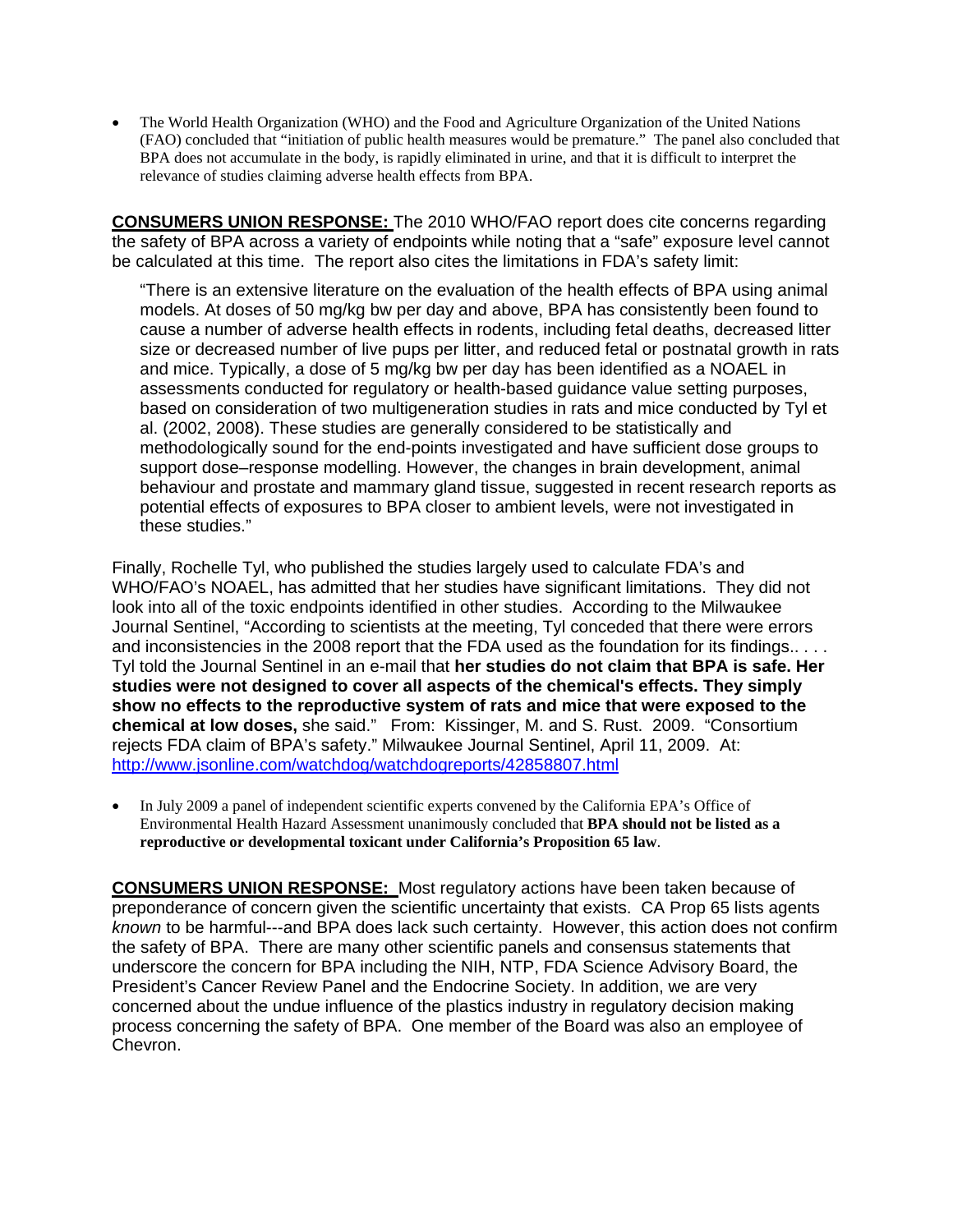• In March 2010, the US Environmental Protection Agency (EPA) released a BPA "Action Plan" that outlines EPA's review of BPA and their plan for follow-up actions. Notably, EPA did not propose any actions, regulatory or otherwise, regarding human health but will continue to coordinate with FDA and other agencies.

**CONSUMERS UNION RESPONSE:** EPA has initiated a BPA "Action Plan" based on concern about BPA safety (<http://www.epa.gov/opptintr/existingchemicals/pubs/actionplans/bpa.html>) . In fact EPA IS considering rulemaking to list BPA on a list of Chemicals of Concern under section 5(4)(b) of the Toxics Substances Control Act (TSCA) and under section 4(a) of TSCA.

• Existing food safety programs are already precautionary - they use safety factors, typically between 100 and 1000, to create a margin of safety between public exposure and levels that cause effects in laboratory animals.

For example, the European Food Safety Authority (EFSA) set a Tolerable Daily Intake (TDI) by applying a safety factor of 100 to the No-Observed-Adverse-Effect-Level from laboratory animal studies. The TDI is the amount of BPA a consumer (including infants) can safely ingest without harm over a whole lifetime.

- $\triangleright$  A consumer would have to ingest more than 500 pounds of food and beverages in contact with BPA every day for a lifetime to exceed the TDI set by EFSA
- $\triangleright$  A 22 pound infant would have to drink more than 423 4 oz bottles per day to exceed the TDI

**CONSUMERS UNION RESPONSE:** Since our first study of BPA in baby bottles in 1999, more than a hundred studies have been published showing a wide range of adverse effects in animals at low doses of BPA --doses that approximate current levels circulating in the human population. We are very concerned about this narrow margin of safety. The NOAEL (no observable adverse effect level) of 5mg/kg/d, used in EFSA's as well as FDA's analysis is sorely outdated and based only on a few large dose studies. This erroneous NOAEL has also factored in FDA's claim that there is a large margin of safety based on current exposure levels. While traditional toxicology with linear dose relationship curves (stemming from the theory "it's the dose that makes the poison") has formed the risk basis for many regulated chemicals, 21st century science demonstrates that not all chemicals follow this linear toxicity, particularly agents that cause hormonal disruption (through cellular receptors and signaling transduction systems), and gene regulation. These agents follow a non-monotonic or inverted-U shaped dose-response curve. ([http://www.consumersunion.org/pub/core\\_product\\_safety/006035.html](http://www.consumersunion.org/pub/core_product_safety/006035.html))

#### • **WHY DON'T FOOD MANUFACTURERS SIMPLY USE BPA ALTERNATIVES?**

Proponents of banning BPA are incorrect when they suggest alternatives to BPA based canned food liners are readily available for all applications and products. While some canned food products utilize an alternative to epoxy coatings, this use is very limited. Any alternative coating is merely a candidate material until safety and performance is thoroughly evaluated. Recently, the Can Manufacturers Institute and the North American Metal Packaging Alliance said in part to previous legislation, "**There is no readily available, suitable alternative to BPA-based can coatings that meets the essential safety and performance requirements for the broadest spectrum of all foods now packaged in metal containers."** 

**Bear in mind that there are some 125 billion cans produced annually in the US; 28 billion of those are food cans, requiring hundreds of different coating specifications.**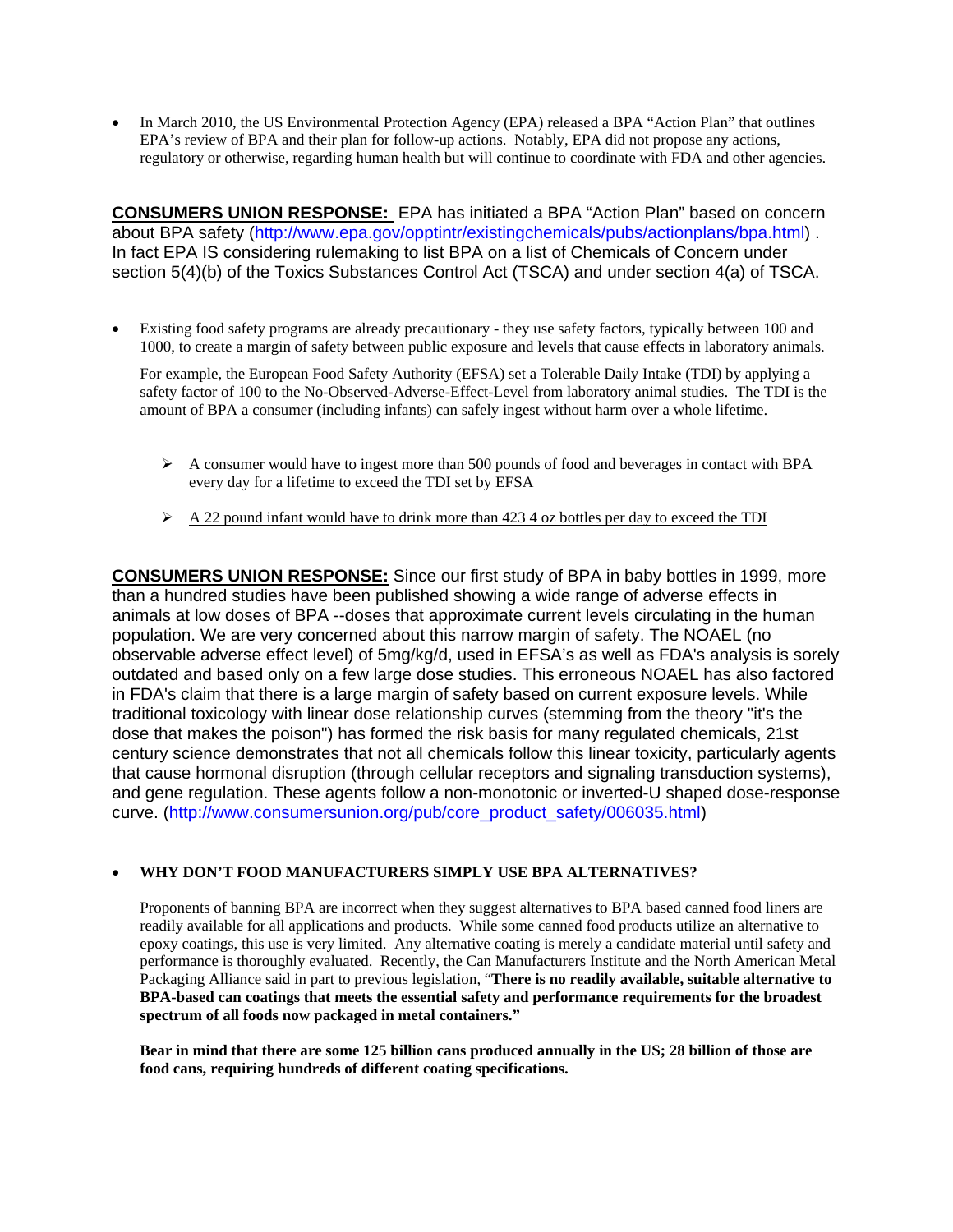**CONSUMERS UNION RESPONSE:** Given the proprietary nature of epoxy resin formulations, and the "generally recognized as safe" (GRAS) status

([http://www.jsonline.com/watchdog/watchdogreports/81901927.html,](https://www.cu-mail.org/OWA/redir.aspx?C=6183c2ab96da4afd98c57b5f8071aaca&URL=http%3a%2f%2fwww.jsonline.com%2fwatchdog%2fwatchdogreports%2f81901927.html) [http://www.fda.gov/Food/GuidanceComplianceRegulatoryInformation/GuidanceDocuments/Foo](https://www.cu-mail.org/OWA/redir.aspx?C=6183c2ab96da4afd98c57b5f8071aaca&URL=http%3a%2f%2fwww.fda.gov%2fFood%2fGuidanceComplianceRegulatoryInformation%2fGuidanceDocuments%2fFoodIngredientsandPackaging%2fucm061846.htm%23Q16) [dIngredientsandPackaging/ucm061846.htm#Q16\)](https://www.cu-mail.org/OWA/redir.aspx?C=6183c2ab96da4afd98c57b5f8071aaca&URL=http%3a%2f%2fwww.fda.gov%2fFood%2fGuidanceComplianceRegulatoryInformation%2fGuidanceDocuments%2fFoodIngredientsandPackaging%2fucm061846.htm%23Q16) that most if not all have, the incentives for developing credible alternatives have been limited. Glass is a credible alternative at this time and with additional testing of other plastics and better quality control systems, it does seem possible to provide safer packaging alternative.

### • **FOOD SAFETY RISKS MUST BE CONSIDERED FIRST**

Unlike BPA, what has been proven to harm children and families are food borne pathogens that develop from improperly canned foods. For over 50 years epoxy resin has enabled the high temperature sterilization that eliminates the dangers of food poisoning from microbial contaminants. With recent high profile incidences of food contamination resulting in tragic consequences, these risks to food safety must be considered. Furthermore, utilization of unproven alternatives could jeopardize food safety.

**CONSUMERS UNION RESPONSE:** We believe that the plastics industry as well as several of the undersigned of this original document can provide the innovation that we need to develop safer, credible alternatives to BPA. The technology to measure endocrine disrupting potential as well as other toxicity endpoints has been established and should be used by this industry to develop and provide consumers with safe products. No group is advocating for less safe food.

### • **DTSC SHOULD IMPLEMENT GREEN CHEMISTRY PROGRAM**

California's Department of Toxics Substances Control (DTSC) should implement a science-based "Green Chemistry" Program as required by statute. This program was created by the Legislature so that scientific expertise can inform regulatory decision-making regarding chemicals in consumer products.

For the above listed reasons, we are opposed to AB 1319.

Sincerely,

 $\int$  i

Tim Shestek American Chemistry Council

Robert Callahan California Chamber of Commerce

Mike Rogge California Manufacturers and Technology Association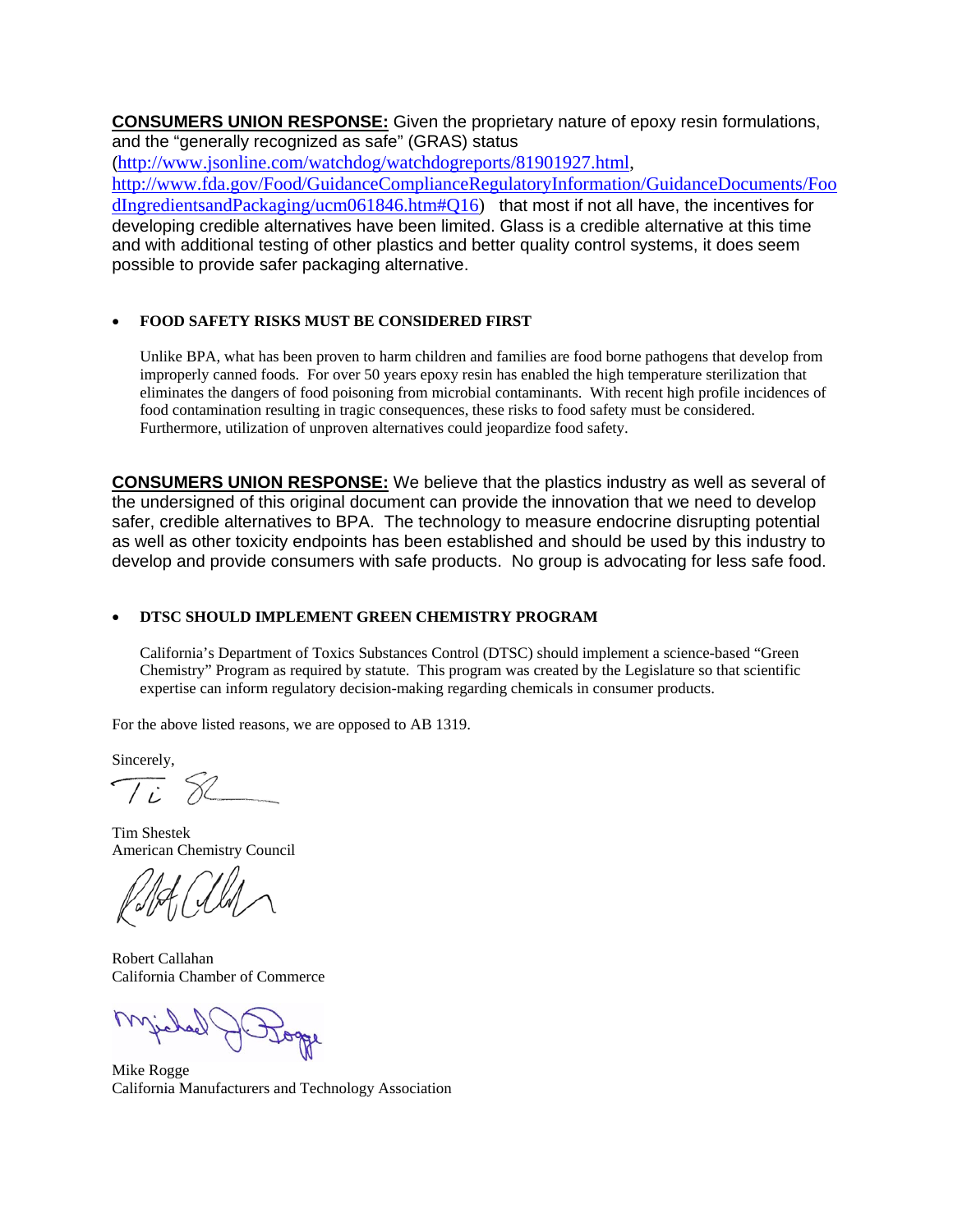Patte Know

Patti Krebs Industrial Environmental Association

MRDWA

Mike Dwyer Juvenile Products Manufacturers Association

Robert R Budway

Robert Budway Can Manufacturers Institute

 $\frac{1}{\sqrt{2}}$ 

Katherine Pettibone Civil Justice Association of California

John Hewitt

John Hewitt Grocery Manufacturers Association

John Katateik

John Kabateck National Federation of Independent Business

Robert Rankin

Robert Rankin International Formula Council